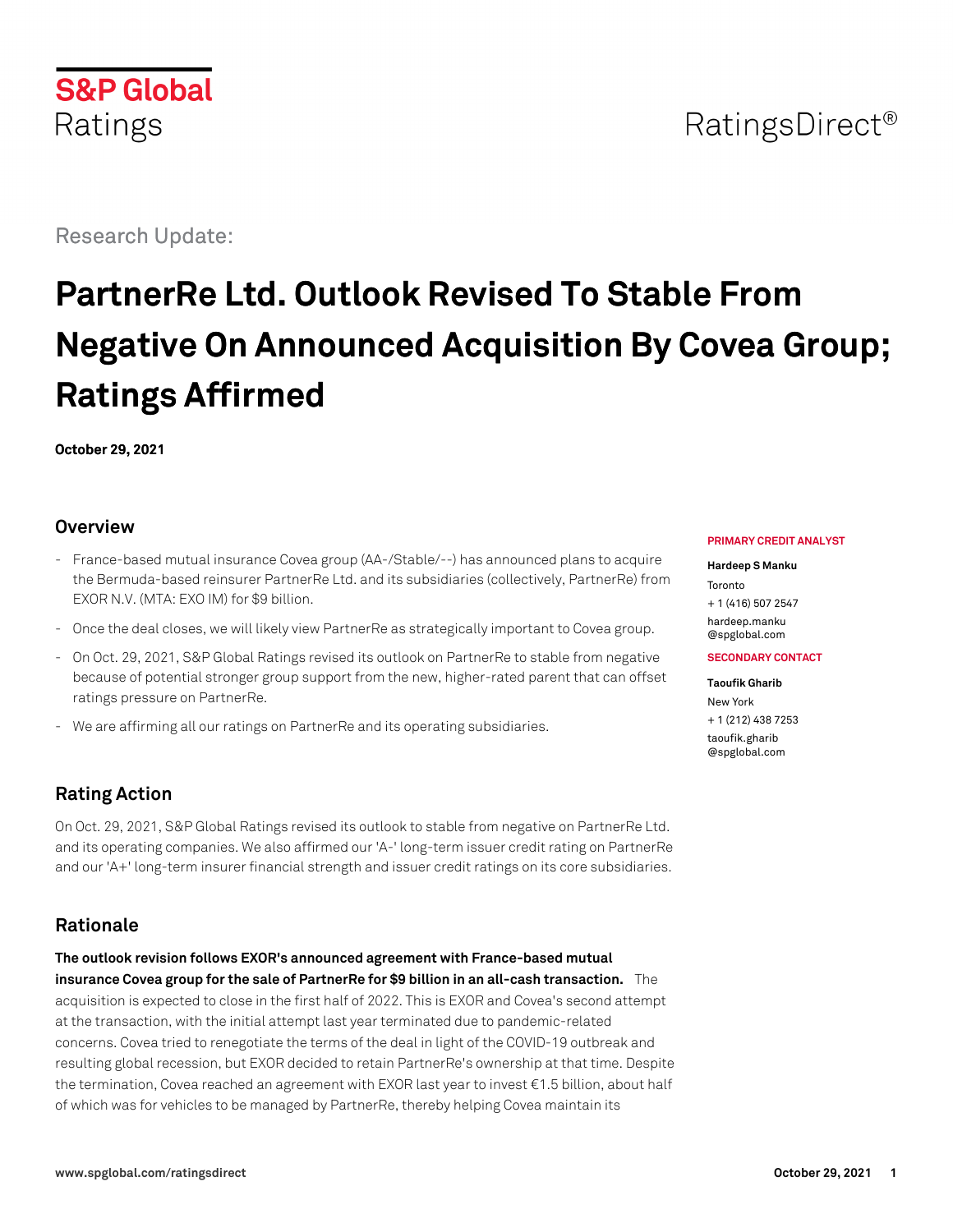relationship with EXOR-PartnerRe. We believe the acquisition has a better chance of closing this time, considering the revival of the deal on similar terms, barring any regulatory hardships.

Subsequent to the acquisition, PartnerRe would benefit from stronger support as part of a higher-rated group with a strong balance sheet, which can offset potential pressures on PartnerRe's stand-alone credit profile in view of sub-par underwriting performance in recent years. We expect PartnerRe's underwriting initiatives will translate into meaningful improvement in the company's property-casualty underwriting performance, but it will take some time for the outcome to emerge, and execution risks remain.

**The acquisition of PartnerRe is transformative for Covea and markedly changes its business mix.** The newly combined group would benefit from PartnerRe's globally diversified reinsurance platform having a strong franchise and complementing Covea's leading but concentrated position in the French primary nonlife insurance business, thereby enhancing the combined business risk profile. We believe integration risks are lower as Covea plans to manage PartnerRe on a stand-alone basis and there is little expectation of cost synergies due to minimal business overlap between the two groups. On successful execution, we believe that PartnerRe would potentially benefit from the strength of the combined group over the longer term. The above-mentioned considerations and PartnerRe's contribution to the newly formed group support our assessment of the company's strategically important status on close of the transaction, which, along with

PartnerRe's stand-alone credit profile, underlies our ratings affirmation with a stable outlook.

#### **Outlook**

The stable outlook reflects a high likelihood of the deal closing and of potential group support for PartnerRe under the new parent. We also expect PartnerRe's underwriting initiatives to result in improved operating performance, although execution risks remain.

#### **Upside scenario**

We could raise our ratings in the next two years to the level of those on the combined Covea group if, subsequent to acquisition close, we determine PartnerRe to be a core sub-group to the newly combined entity. The core group status will depend on the following considerations:

- Continued execution of PartnerRe's strategic plan, as part of a larger group, leading to sustainable improvement in underwriting performance;
- Successful integration of PartnerRe, with a tangible earnings contribution helping the Covea group to generate strong and stable earnings;
- Covea's ability to intake and adjust to PartnerRe's relatively volatile business profile, including enterprise risk management, highlighting adequate seasoning of the acquisition, and
- Covea's long-term commitment to support PartnerRe similar to its other core businesses.

#### **Downside scenario**

A downgrade is unlikely, in view of the assumed group support; however, we could lower our ratings on PartnerRe in the next 12 months if the acquisition doesn't close and:

- PartnerRe's underwriting performance does not meet our expectations;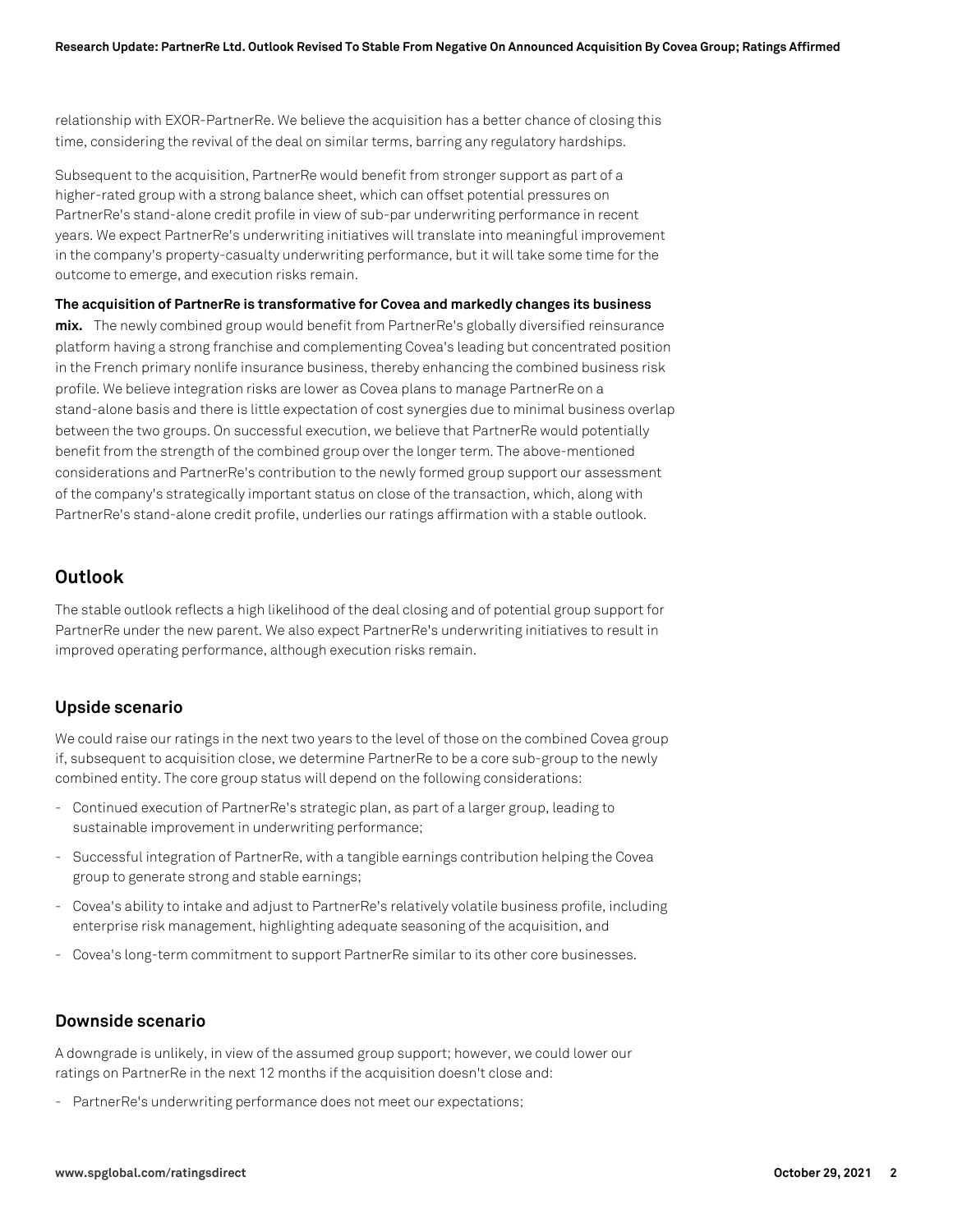- Its capital adequacy is below 'AAA' level redundancy and is unlikely to recover; or
- We believe the assumptions we considered for delinking the ratings on PartnerRe from those on its parent company, EXOR, no longer apply. This could happen, for instance, if PartnerRe's board of directors is not independent or does not comply with its fiduciary duties, the Bermuda Monetary Authority's group oversight is not as substantive as assumed, or significant changes occur to PartnerRe's underwriting and investment strategies accommodating EXOR's risk appetite, which weakens PartnerRe's financial risk profile.

#### **Ratings Score Snapshot**

#### **PartnerRe Ltd. -- Ratings Score Snapshot**

|                                  | To                 | From               |
|----------------------------------|--------------------|--------------------|
| <b>Business Risk Profile</b>     | <b>Very Strong</b> | <b>Very Strong</b> |
| Competitive position             | Very Strong        | Very Strong        |
| <b>IICRA</b>                     | Intermediate       | Intermediate       |
| <b>Financial Risk Profile</b>    | <b>Strong</b>      | Strong             |
| Capital and earnings             | Excellent          | Excellent          |
| Risk exposure                    | High               | High               |
| Funding structure                | Neutral            | Neutral            |
| Anchor*                          | $a+$               | $a+$               |
| <b>Modifiers</b>                 |                    |                    |
| Governance                       | Neutral            | Neutral            |
| Liquidity                        | Adequate           | Adequate           |
| Comparable ratings analysis      | $\Omega$           | 0                  |
| <b>Financial Strength Rating</b> | A+/Stable          | A+/Negative        |

IICRA--Insurance industry country risk assessment. \*This is influenced by our relative view of PartnerRe's competitive position and its recent underperformance.

## **Related Criteria**

- General Criteria: Environmental, Social, And Governance Principles In Credit Ratings, Oct. 10, 2021
- General Criteria: Hybrid Capital: Methodology And Assumptions, July 1, 2019
- Criteria | Insurance | General: Insurers Rating Methodology, July 1, 2019
- General Criteria: Group Rating Methodology, July 1, 2019
- General Criteria: Guarantee Criteria, Oct. 21, 2016
- Criteria | Corporates | Industrials: Methodology: Investment Holding Companies, Dec. 1, 2015
- Criteria | Insurance | Property/Casualty: Assessing Property/Casualty Insurers' Loss Reserves, Nov. 26, 2013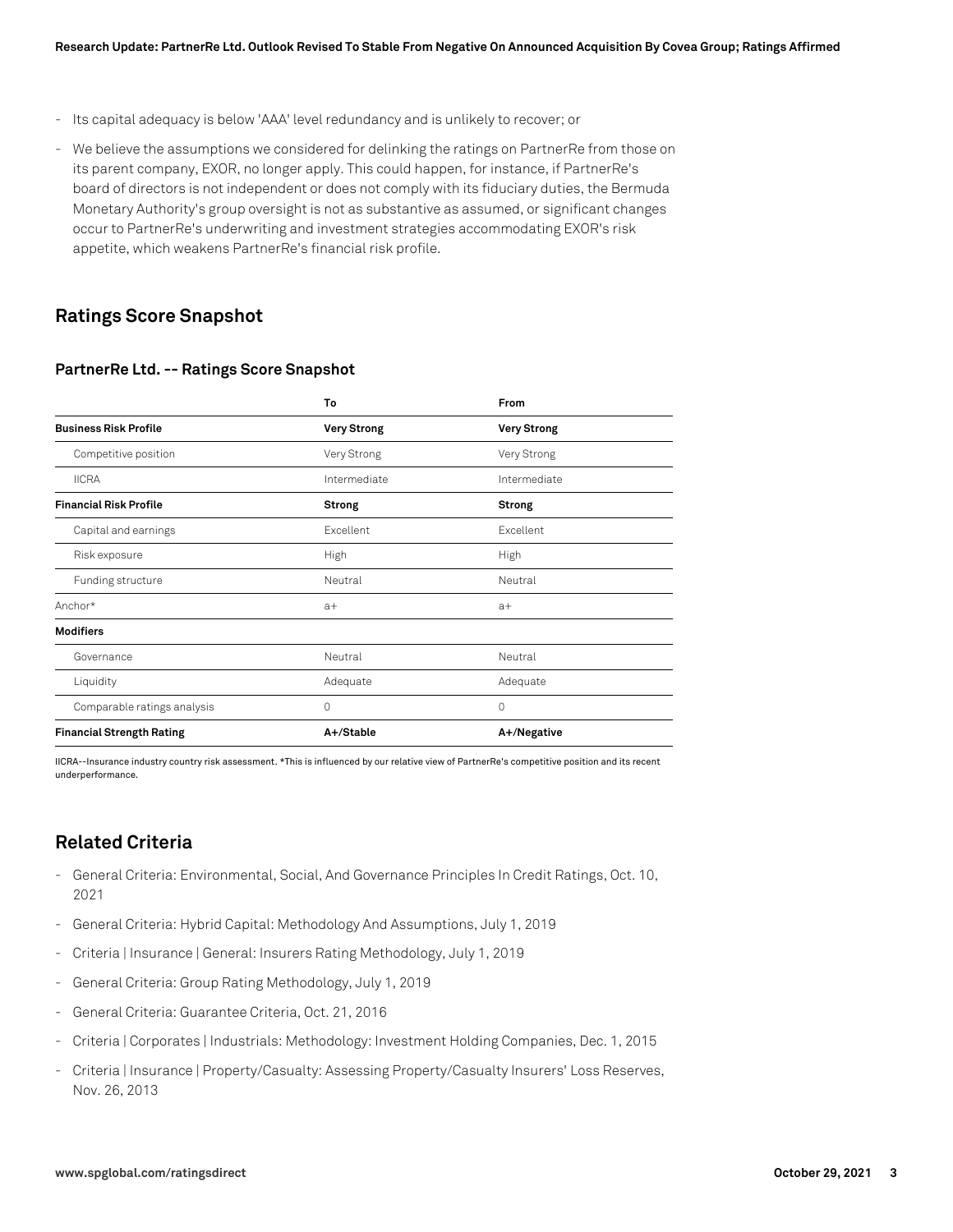- General Criteria: Principles Of Credit Ratings, Feb. 16, 2011
- Criteria | Insurance | General: Refined Methodology And Assumptions For Analyzing Insurer Capital Adequacy Using The Risk-Based Insurance Capital Model, June 7, 2010

#### **Related Research**

- Covea Group Core And Guaranteed Subsidiaries 'AA-' Ratings Affirmed On Plan To Acquire PartnerRe; Outlook Remains Stable, Oct. 29, 2021
- PartnerRe Ltd., April 1, 2021
- PartnerRe Ltd. Outlook Revised To Negative From Stable On Continued Underwriting Shortfalls; 'A+' Ratings Affirmed, Aug. 7, 2020
- PartnerRe Ltd. Outlook Revised To Stable From Positive Following Termination Of Acquisition By Covea; Ratings Affirmed, May 15, 2020

#### **Ratings List**

| <b>Ratings Affirmed</b>              |            |                             |
|--------------------------------------|------------|-----------------------------|
| PartnerRe Ltd.                       |            |                             |
| Preferred Stock                      | <b>BBB</b> |                             |
| PartnerRe Finance B LLC              |            |                             |
| Senior Unsecured                     | А-         |                             |
| Junior Subordinated                  | <b>BBB</b> |                             |
| PartnerRe Finance II Inc.            |            |                             |
| Preferred Stock                      | <b>BBB</b> |                             |
| <b>PartnerRe Ireland Finance Dac</b> |            |                             |
| Senior Unsecured                     | $A -$      |                             |
| Ratings Affirmed; Outlook Action     |            |                             |
|                                      | To         | From                        |
| PartnerRe Ltd.                       |            |                             |
| <b>Issuer Credit Rating</b>          |            |                             |
| Local Currency                       |            | A-/Stable/-- A-/Negative/-- |
| Partner Reinsurance Asia Pte. Ltd.   |            |                             |
| <b>Partner Reinsurance Europe SE</b> |            |                             |
| Partner Reinsurance Co. of U.S.      |            |                             |
| Partner Reinsurance Co. Ltd.         |            |                             |
| Issuer Credit Rating                 |            |                             |
| Local Currency                       |            | A+/Stable/-- A+/Negative/-- |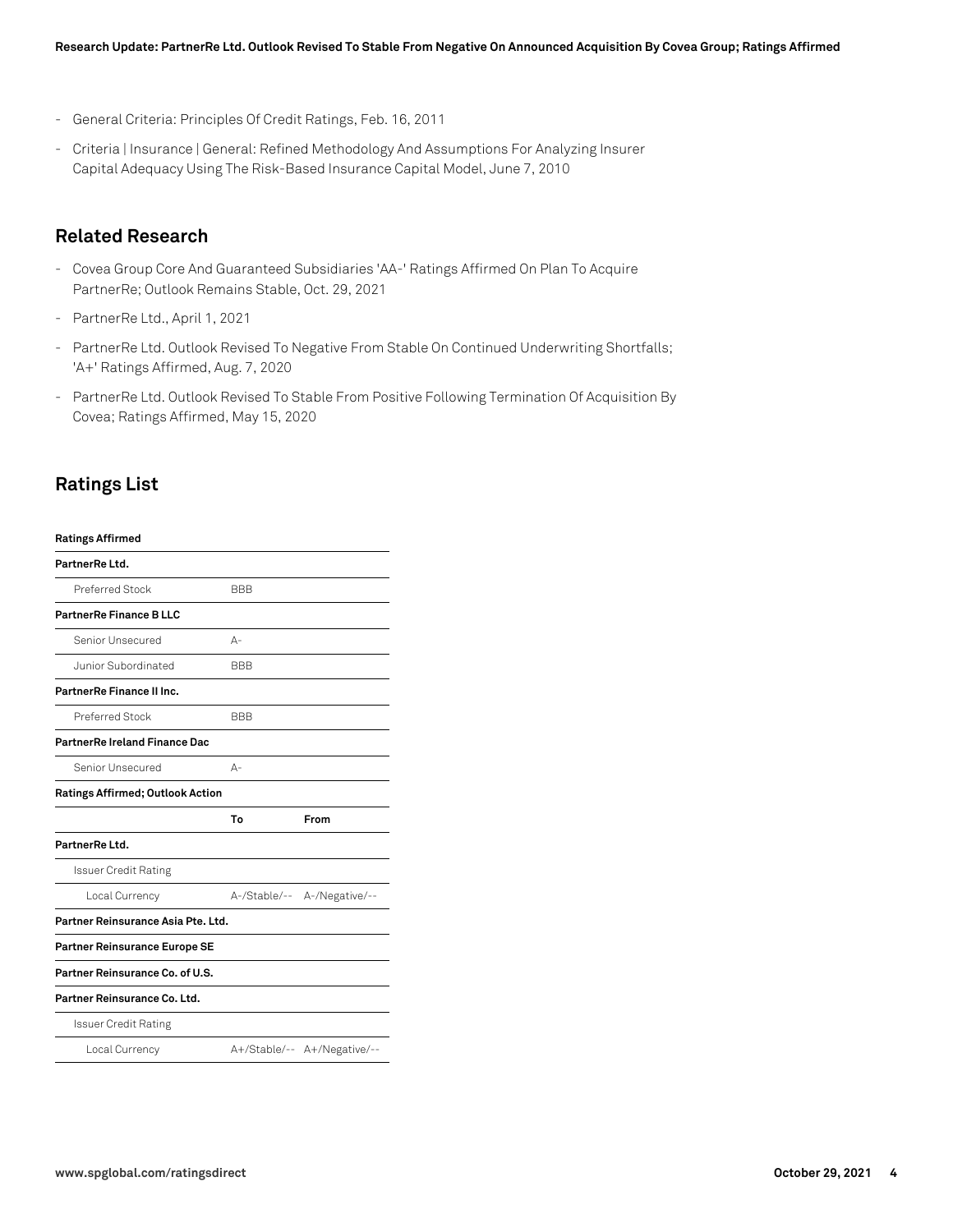| Partner Reinsurance Asia Pte. Ltd.        |                             |
|-------------------------------------------|-----------------------------|
| Partnerre America Insurance Co.           |                             |
| PartnerRe Life Reinsurance Co. of Canada  |                             |
| PartnerRe Life Reinsurance Co. of America |                             |
| PartnerRe Ireland Insurance dac           |                             |
| <b>Partner Reinsurance Europe SE</b>      |                             |
| Partner Reinsurance Co. of U.S.           |                             |
| Partner Reinsurance Co. Ltd.              |                             |
| Financial Strength Rating                 |                             |
| Local Currency                            | A+/Stable/-- A+/Negative/-- |
|                                           |                             |

Certain terms used in this report, particularly certain adjectives used to express our view on rating relevant factors, have specific meanings ascribed to them in our criteria, and should therefore be read in conjunction with such criteria. Please see Ratings Criteria at www.standardandpoors.com for further information. Complete ratings information is available to subscribers of RatingsDirect at www.capitaliq.com. All ratings affected by this rating action can be found on S&P Global Ratings' public website at www.standardandpoors.com. Use the Ratings search box located in the left column.